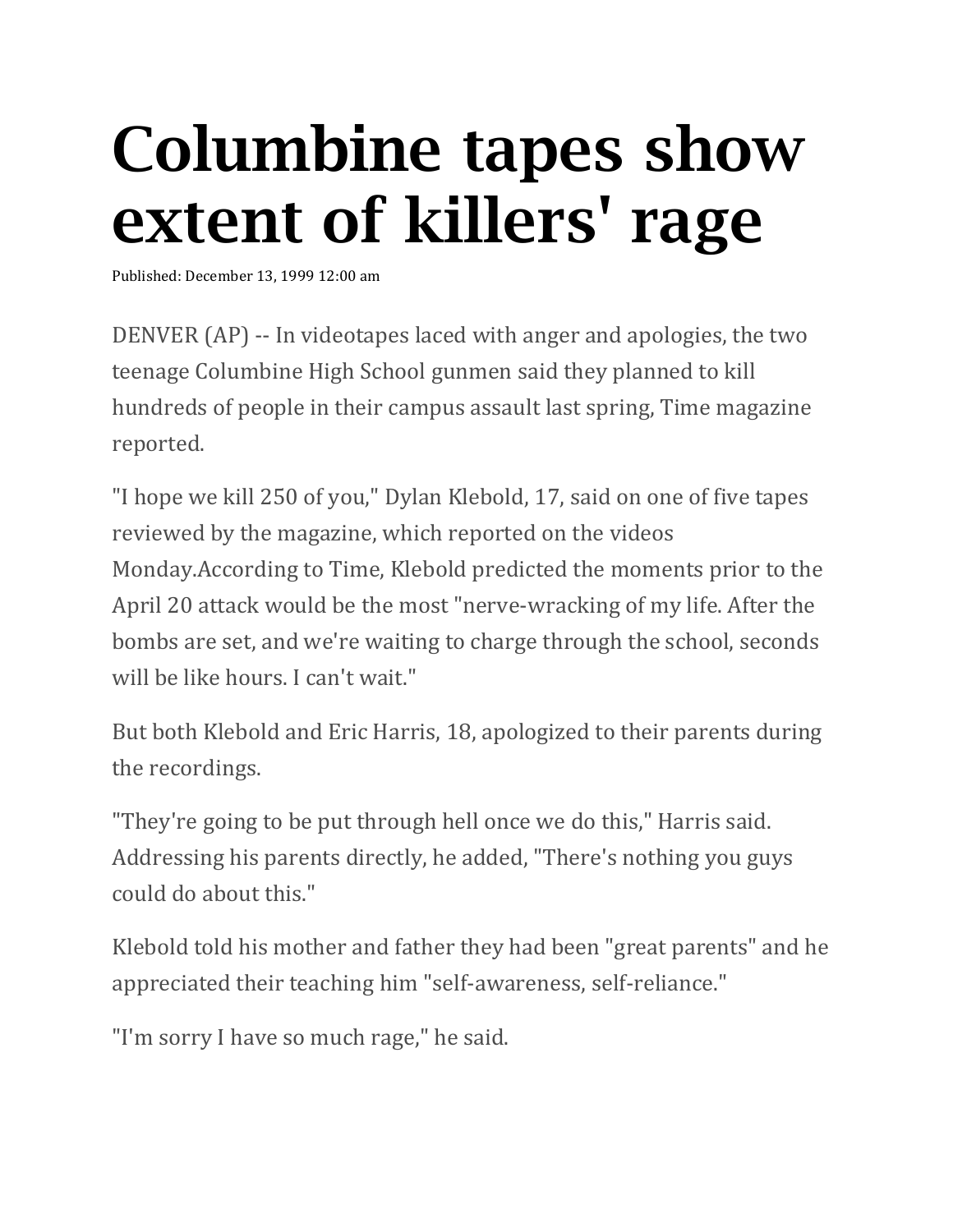Authorities allowed a Time reporter access to the five videos recorded in the weeks prior to the attack, in which the two seniors killed 12 students and a teacher before committing suicide. About 23 others were wounded.

Brian Rohrbough, whose son Daniel was of one of the victims, lashed out at authorities after learning of the Time report.

"We were absolutely promised by the Jefferson County district attorney's office these would not be released," Rohrbough said. "Apparently, Jefferson County feels Time magazine has more of a right to know than the victims' families."

Undersheriff John Dunaway said Time violated an agreement not to refer to the tapes in its story -- a claim disputed by a magazine spokeswoman.

"No one ever asked us not to report on the contents of the tapes," Diana Pearson said. "We can assure you we had explicit discussions about how these tapes would be used, and that what we saw would be on the record."

But Dunaway said Time correspondent Tim Roche was allowed to see portions of the videotapes only for background on a story he was writing about the Columbine investigation and the response of SWAT teams.

Sheriff John Stone "was repeatedly assured by the Time reporter that they would not make reference to the tapes," Dunaway said.

Authorities have known since shortly after the massacre that Harris and Klebold had plotted a gun and bomb attack they believed would leave